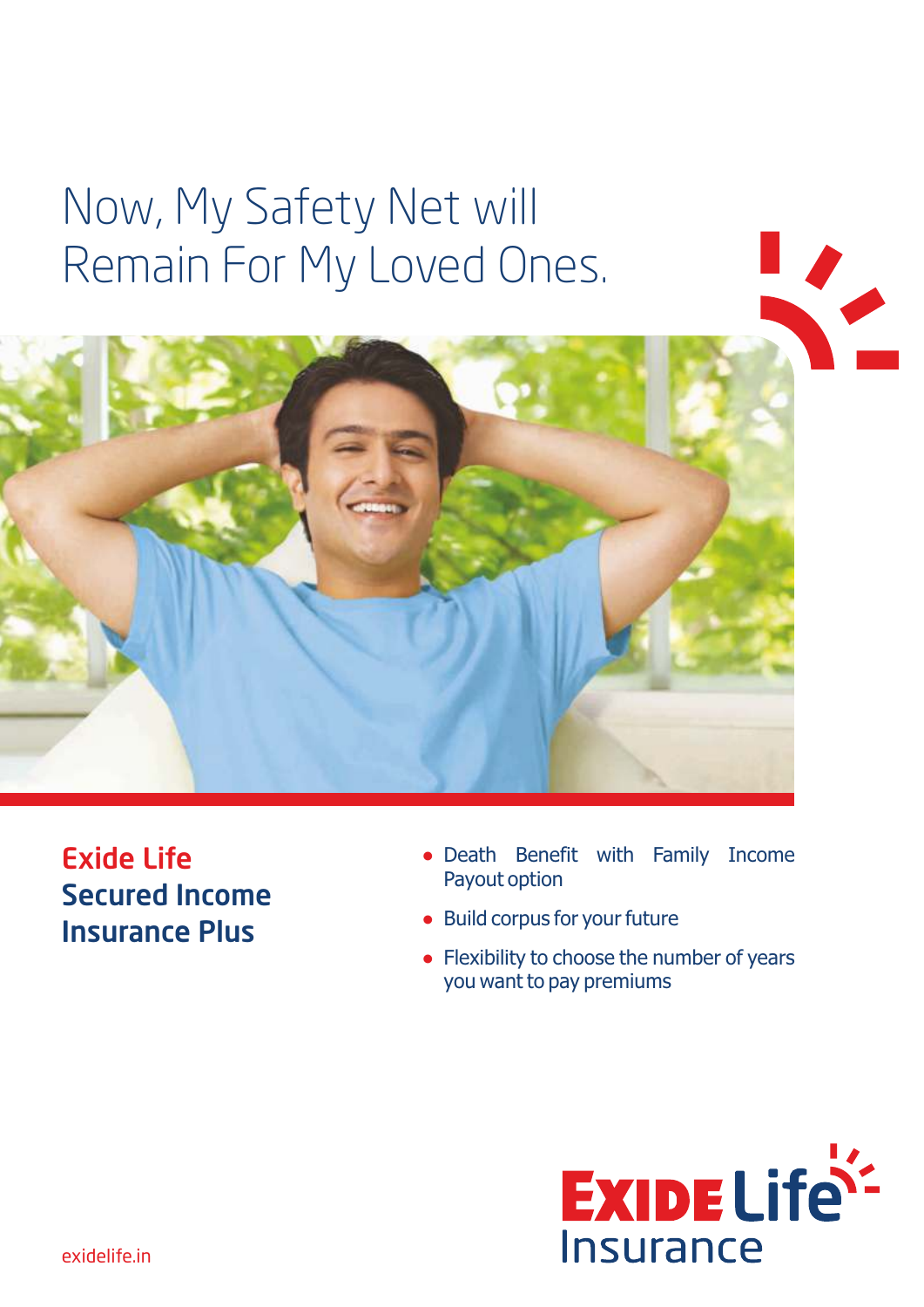## **Exide Life Secured Income Insurance Plus**

## **A non-linked Participating Individual Life Insurance Savings Plan**

An ideal life insurance savings plan must

- Safeguard your family's financial security even after you are not around
- l Provide safe returns
- Provide an avenue for long term disciplined savings

Exide Life Secured Income Insurance Plus brings all of these essentials to you in one package. This plan is your ideal savings tool for long term financial goals. In addition to ensuring systematic savings it also ensures financial protection for your family in case of an unfortunate and unforeseeable event of death. This plan is best suited for anyone who wants moderate but steady and guaranteed returns and is generally of risk averse nature.

## **Key benefits**

- Death Benefit with Family Income Payout option
- **Build corpus for your future**
- Flexibility to choose the number of years you want to pay premiums

## **How the plan works**

| Step 1 | Choose the Policy Term, Premium Paying Term, Sum Assured and premium                                                          |
|--------|-------------------------------------------------------------------------------------------------------------------------------|
| Step 2 | Based on the chosen parameters and your age, the premium will be arrived at                                                   |
| Step 3 | In case of unfortunate death, Death Benefit will be paid. In case of maturity of the policy,<br>Maturity Benefit will be paid |

## **Eligibility conditions**

| Minimum / Maximum Age at Entry | 0 years $-50$ years age last birthday                   |        |                     |                     |  |  |
|--------------------------------|---------------------------------------------------------|--------|---------------------|---------------------|--|--|
| Minimum / Maximum Maturity Age | 18 Years - 70 years age last birthday                   |        |                     |                     |  |  |
|                                | Premium Payment Term                                    |        |                     | Minimum Policy Term |  |  |
| Minimum Policy Term            | 5 years                                                 |        | 10 years            |                     |  |  |
|                                | 8 years                                                 |        | 12 years            |                     |  |  |
|                                | 10 years                                                |        |                     | 15 years            |  |  |
| Maximum Policy Term            | 20 Years                                                |        |                     |                     |  |  |
| Premium Paying Term (PPT)      | 5, 8, or 10*                                            |        |                     |                     |  |  |
|                                | <b>PPT/Mode</b>                                         |        | Annual( $\bar{z}$ ) | Monthly** $(3)$     |  |  |
| Minimum Premium (₹)            | 10 years<br>25,000<br>2,500                             |        |                     |                     |  |  |
|                                | 8 years                                                 | 30,000 |                     | 3,000               |  |  |
|                                | 5 years                                                 |        | 50,000<br>5,000     |                     |  |  |
| Maximum Premium $(\bar{x})$    | No limit, subject to Board Approved Underwriting Policy |        |                     |                     |  |  |

\*For monthly mode, 3 monthly premiums will be required to be paid on the commencement of the policy.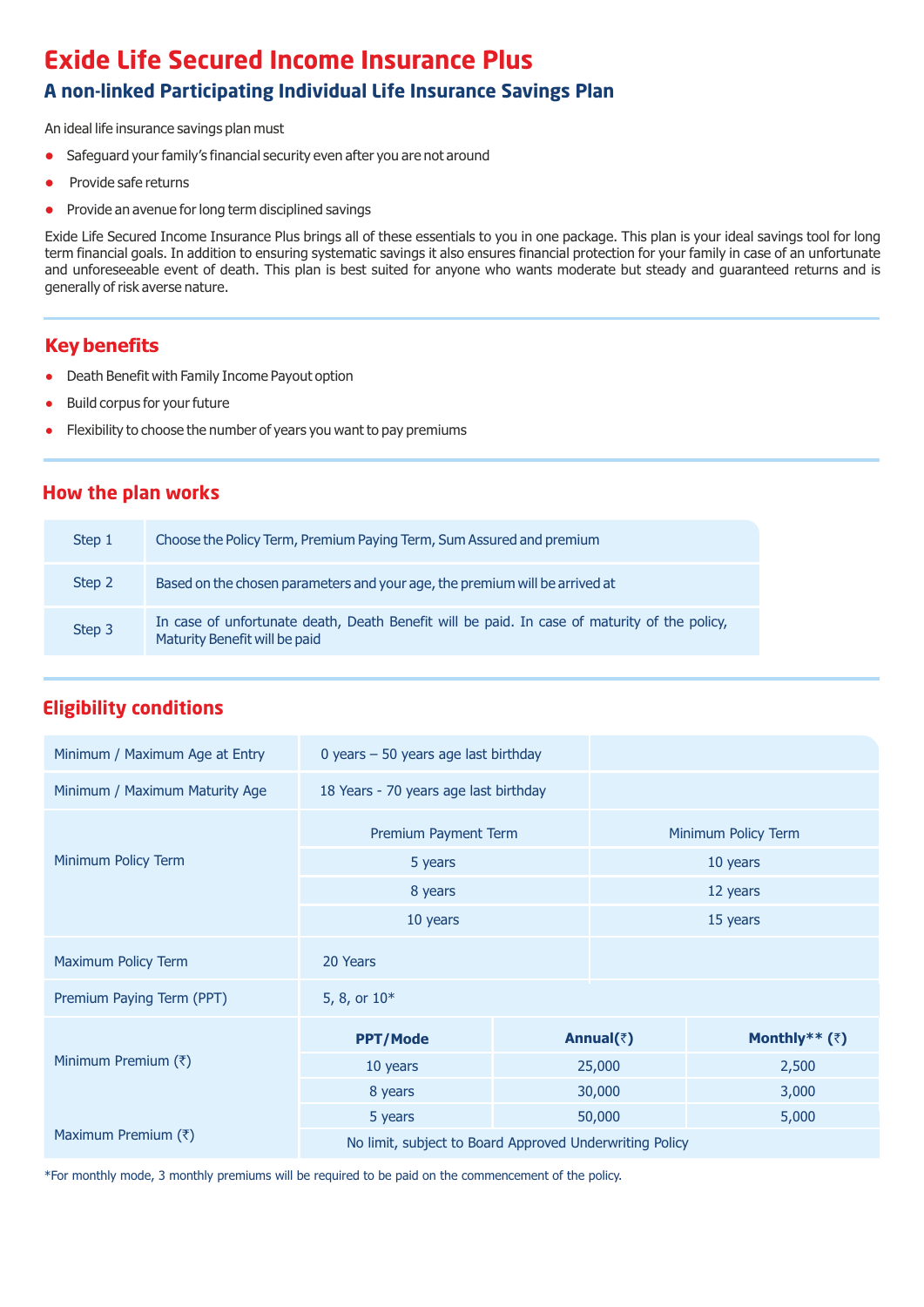## **Plan benefits**

#### **Death benefit:**

In case of death of the life assured, the death benefit will be **Guaranteed Death Benefit + Vested Bonus, if declared + Terminal Bonus, if declared** subject to policy being in force.

Under all circumstances, the Death Benefit will never be less than 105% of Total Premiums Paid till the date of death. excluding GST and extra premiums paid, if any.

#### **Guaranteed death benefit:**

Guaranteed Death Benefit is higher of Sum Assured or 10 times the Annualized Premium

**Annualized Premium** shall be the Premium amount payable in a year chosen by the Policyholder, excluding the taxes, rider premiums, underwriting extra premiums and loadings for modal Premiums, if any.

**Total Premiums Paid** means total of all the Premiums received, excluding any extra premium, any rider premium and taxes.

You will have the following options of receiving the Guaranteed Death Benefit:

**Option A:** Receive the whole of death benefit as lump sum, or

**Option B:** Receive the death benefit as part lump sum and part as family income payout.

#### **Option A: Lump sum Benefit**

If you choose option A, 100% of Death Benefit will be paid as lump sum.

#### **Option B: Lump sum with Family Income Payout**

We understand that in case of unfortunate event of death of the bread earner, the family can face financial difficulties. A regular income at this stage can really provide much needed security to your family. If you choose option B, Exide Life will pay 50% Death Benefit as lump sum and remaining Death Benefit in equal installments every month for 60 months . Each monthly installment will be equal to 1% of Guaranteed Death benefit. The first installment of Family Income Payout will be paid immediately on death of the life assured.

If age of the life assured is greater than or equal to 12 years, the risk cover under the policy will commence immediately from the date of commencement of the policy. If the age of the life assured is less than 12 years, the risk cover under the policy will commence (that is full death benefit will become payable on death of Life Assured) from the last day of the second policy year. If the Age of Life Assured is less than 12 years and if the Life Assured dies before the last day of the second Policy Year, total premiums paid will be refunded without any interest.

#### **Maturity Benefit:**

Exide Life Secured Income Insurance Plus provides 10% additional guaranteed Sum Assured on maturity of the policy. The total maturity benefit is as follows:



Subject to the payment of all the due premiums, the Maturity Benefit will never be less than 105% of the Total Premiums Paid.

#### **Flexibility to pay premiums for a shorter duration while enjoying benefits for longer duration:**

For those who have cyclical income or would like to make commitment for a shorter time while enjoying the plan benefits for the full duration, Exide Life Secured Income Insurance Plus provides limited Premium Paying Terms. You can choose to pay premium for 5, 8 or 10 years as per your convenience. While paying the premium only for the premium payment term chosen, your plan benefits will continue for the entire policy term which could be 10 to 20 years.

#### **Enhanced Protection Benefit through optional riders:**

This plan offers the flexibility of customizing protective cover by opting for following riders by paying small amount of extra premium. Riders can be added at the inception of the Policy or at policy anniversary during the policy term subject to underwriting and terms & conditions of the riders.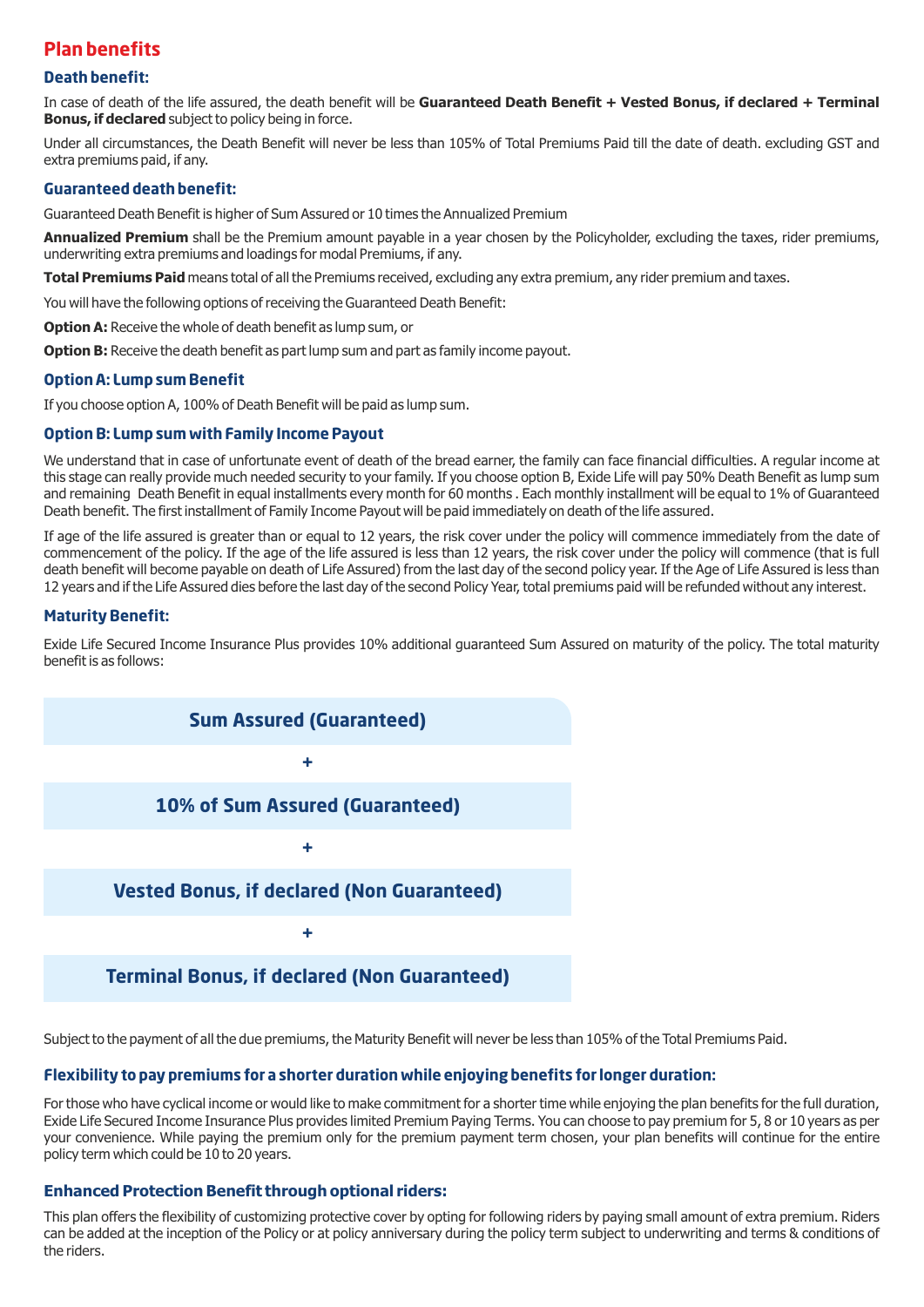Following riders are available with Exide Life Guaranteed Income Insurance Plan

- l Exide Life Critical Illness (4) Regular Pay (UIN: 114B009V02)
- l Exide Life Critical Illness (25) Regular Pay (UIN: 114B009V02)
- l Exide Life Accidental Death Disability and Dismemberment Rider (UIN:114B002V02)
- Exide Life Term Rider (UIN:114B007V02)

**Either one of Exide Life Critical Illness (4) Regular Pay or Exide Life Critical Illness (25) Regular Pay can be chosen. Under any circumstance, rider sum assured of each rider cannot be more than base policy sum assured on death. Further details of all these riders are available separately through rider brochure, Terms and Conditions.** 

#### **Other benefits:**

**Bonus:** Bonuses represent your share in the profits of company's participating fund. Bonus, if declared is calculated on the Sum Assured in the policy. Bonuses are therefore not guaranteed and are based on fund's performance. Exide Life Secured Income Insurance Plus provides two kinds of bonuses:

**Simple reversionary Bonus:** Exide Life may declare regular annual bonus as a percentage of Sum Assured which will be attached to your policy and will be paid at death or maturity of the policy whichever is earlier.

**Terminal Bonus:** Exide Life may also declare a terminal bonus from 10th policy year and is payable at maturity of policy or death of the life assured.

**Loan benefit:** A life insurance policy should be handy for you in case of any adverse financial emergencies and this policy is designed to meet just that, whereby you can avail a policy loan as eligible once the policy attains surrender value.

#### **Tax Benefits\*:**

Policyholder may be eligible for tax benefits under following sections of the Income Tax Act, 1961, subject to provisions contained therein.

- U/S 80C of the Income Tax Act 1961 on your premiums paid\*
- $\bullet$  U/S 10(10D) of the Income Tax Act 1961 on the maturity proceeds of your policy\*
- U/S 80 D of Income Tax Act 1961 on the premium paid towards critical illness rider, if opted for

\*The aforesaid tax benefits are subject to change in tax laws and to the terms set out in the said Sections. We therefore urge you to carefully analyze in consultation with your tax advisor the tax benefits/tax implications, if any that may arise on investing in this policy.

#### **Discount for high premiums:**

With Exide Life Secured Income Insurance Plus, you get a premium discount if you pay higher premiums. The applicable premiums slabs and discount rates are mentioned below:

| <b>Annualised Premium</b> | <b>Discount rate</b> |
|---------------------------|----------------------|
| First ₹48,000             | $0\%$                |
| Next ₹12,000              | 3%                   |
| Next ₹12,000              | 5%                   |
| Any excess over the above | 7%                   |

## **Benefit illustration**

This is an indicative illustration of how your money could grow with Exide Life Secured Income Insurance Plus.

| <b>Age at Entry</b><br>(Yrs.) | <b>Policy Term</b><br>(Yrs.) | <b>Premium</b><br><b>Payment</b><br>Term (Yrs.) | <b>Annual Premium</b><br>(₹) | <b>Sum Assured</b><br>(₹) | Maturity Value (₹)<br>assuming investment<br>return of 4% | Maturity Value (₹)<br>assuming investment<br>return of 8% |
|-------------------------------|------------------------------|-------------------------------------------------|------------------------------|---------------------------|-----------------------------------------------------------|-----------------------------------------------------------|
| 35                            | 20                           | 10                                              | 25,000                       | 2,06,424                  | 3,30,278                                                  | 5,43,927                                                  |
| 35                            | 20                           | 8                                               | 30,000                       | 2,16,254                  | 3,46,006                                                  | 5,69,829                                                  |
| 35                            | 20                           | 5                                               | 50,000                       | 2,51,769                  | 4,02,830                                                  | 6,63,411                                                  |

**Please Note:** GST shall be charged extra as per applicable rates.

The values are depicted with assumed rate of returns of 4% and 8%. The returns are not quaranteed and they are not the upper or lower limits of what one can expect from this policy; as it is dependent on number of factors.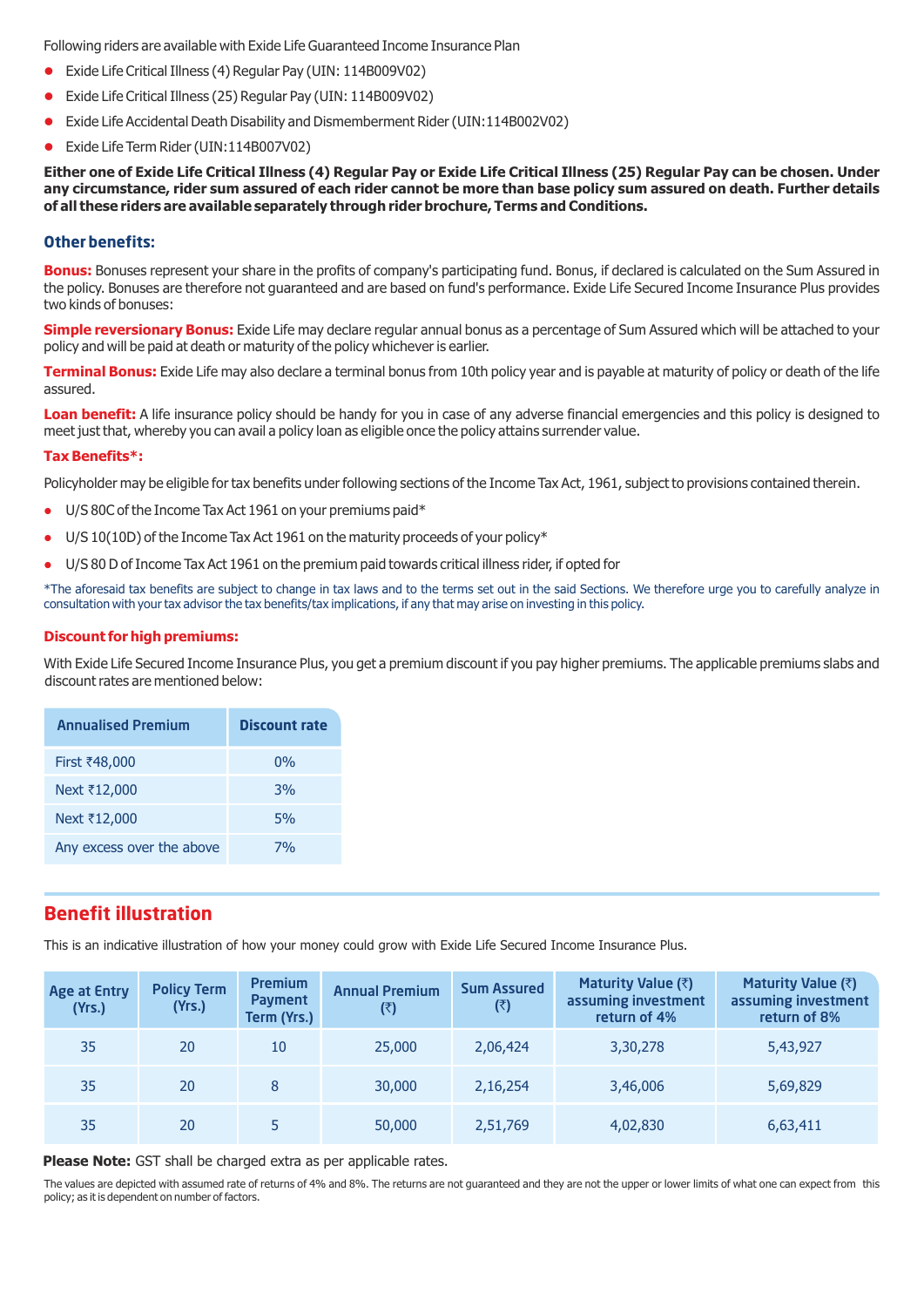## **Terms and conditions**

#### **Grace period:**

Grace Period is an extra time period after the premium payment due date which is provided to you for your convenience in paying the premium. Grace period is 30 days for annual premium payment frequency and 15 days for monthly premium payment frequency.

#### **Lapse:**

If the Regular Premium is not paid within the grace period, the Policy shall lapse and have no further value except non-forfeiture benefits.

#### **Reduced paid-up:**

If at least two full years' premiums have been paid and further premiums are unpaid and the policy is not surrendered, the policy will acquire a reduced paid up state on the date of expiry of grace period. Once the policy becomes reduced paid up, the sum assured will be reduced as per the formula mentioned below:

#### **For maturity benefit**

| <b>Reduced Paid-Up</b> | <b>Number of premiums paid</b>          | $ \times$ (110% Sum Assured of basic policy) + Accumulated Bonus, if any |
|------------------------|-----------------------------------------|--------------------------------------------------------------------------|
| <b>Sum Assured</b>     | <b>Total Number of premiums payable</b> |                                                                          |

#### **For death benefit**

| <b>Reduced Paid-Up</b> | Number of premiums paid                 | $-x$ (Sum Assured of basic policy) + Accumulated Bonus, if any |  |
|------------------------|-----------------------------------------|----------------------------------------------------------------|--|
| <b>Sum Assured</b>     | <b>Total Number of premiums payable</b> |                                                                |  |

In case of death of life assured during paid-up status, the above mentioned benefit will be payable only as lump sum whether the Guaranteed Death Benefit is chosen as option A or option B.

A reduced paid up policy will not be eligible for bonuses declared after premium discontinuance.

#### **Revival:**

Policy can be revived during the policy term but within a period of five years from the date of first unpaid premium by submitting the proof of continued insurability to the satisfaction of the board approved underwriting policy and making the payment of all due premiums together with interest / payment of revival charge at such rate as may be prevailing at the time of the payment. If needed the company may refer it to its medical examiner in deciding on reinstatement of lapsed policy.

The interest rate is set as per the formula below and is subject to IRDAI's approval:

Bank rate fixed by RBI as on 1st April + 2.5%, rounded up to a multiple of 50 basis points.

The Revival interest rate for financial year 2019-20 is 9%.

#### **Surrender:**

In order to honour unexpected commitments or needs, a Surrender option is available. This policy can be surrendered if at least two full year's premium are paid. All benefits under the policy shall automatically terminate upon payment of surrender benefit.

The surrender benefit is higher of the Special Surrender Value (SSV), if any or the Guaranteed Surrender Value (GSV). GSV and SSV are as follows:

#### **Guaranteed surrender value (GSV):**

If at least two full years' premium has been paid, the policy acquires a GSV. GSV depends on the year of Surrender. GSV is the sum of the following:

- 1. GSV Factor 1 multiplied by the Total Premiums Paid.
- 2. GSV Factor 2 multiplied by the total vested Simple reversionary bonus accrued to the policy, if declared. The GSV Factors increase with the policy duration and are provided in the table below: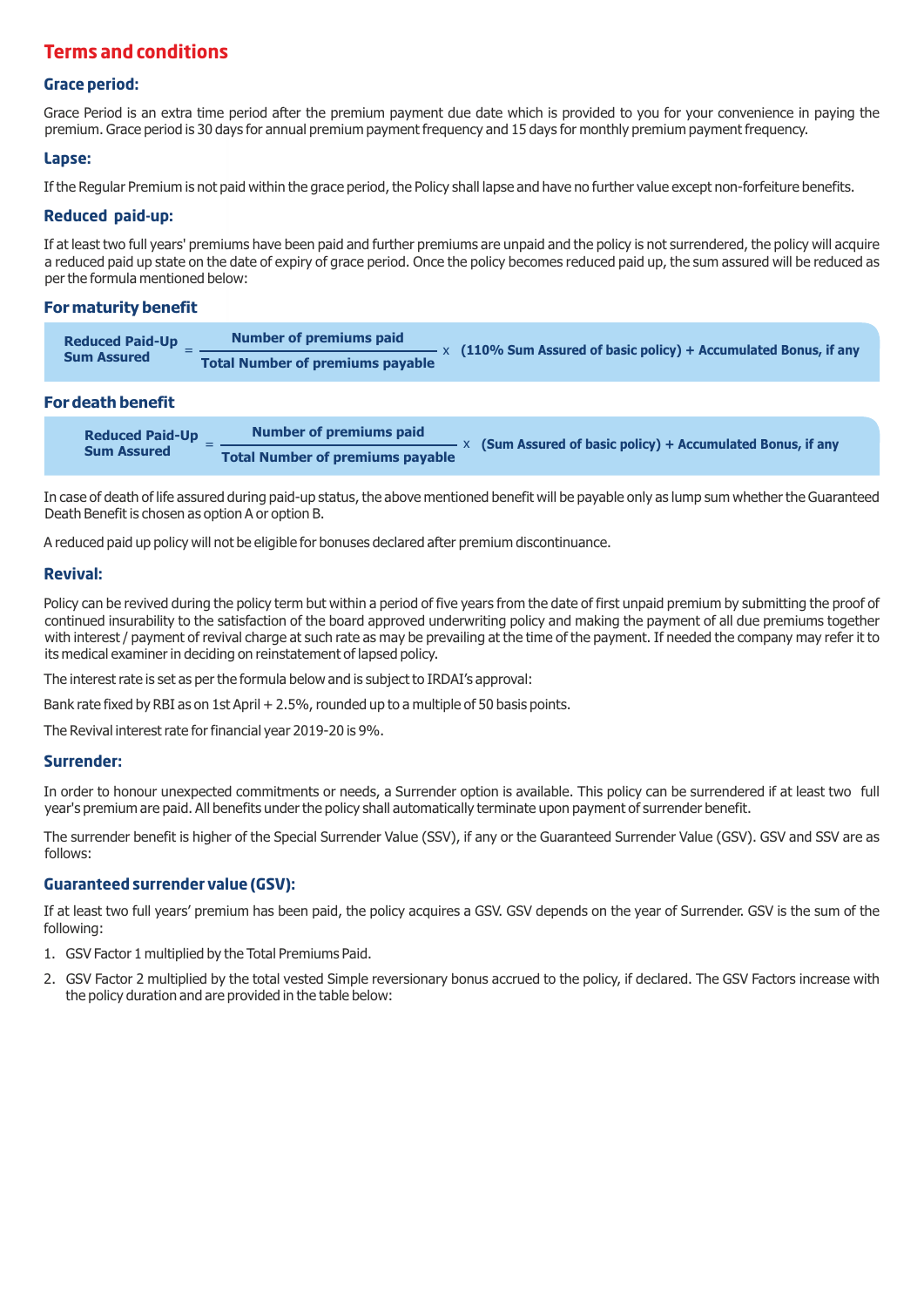#### **GSV Factor 1:**

| Year/              |     |     |     |     |     |     |     |     |     |     |     |
|--------------------|-----|-----|-----|-----|-----|-----|-----|-----|-----|-----|-----|
| <b>Policy Term</b> | 10  | 11  | 12  | 13  | 14  | 15  | 16  | 17  | 18  | 19  | 20  |
| 1                  | 0%  | 0%  | 0%  | 0%  | 0%  | 0%  | 0%  | 0%  | 0%  | 0%  | 0%  |
| $\overline{2}$     | 30% | 30% | 30% | 30% | 30% | 30% | 30% | 30% | 30% | 30% | 30% |
| 3                  | 35% | 35% | 35% | 35% | 35% | 35% | 35% | 35% | 35% | 35% | 35% |
| $\overline{4}$     | 50% | 50% | 50% | 50% | 50% | 50% | 50% | 50% | 50% | 50% | 50% |
| 5                  | 50% | 50% | 50% | 50% | 50% | 50% | 50% | 50% | 50% | 50% | 50% |
| 6                  | 50% | 50% | 50% | 50% | 50% | 50% | 50% | 50% | 50% | 50% | 50% |
| $\overline{7}$     | 50% | 50% | 50% | 50% | 50% | 50% | 50% | 50% | 50% | 50% | 50% |
| $\bf 8$            | 70% | 65% | 60% | 60% | 55% | 55% | 55% | 55% | 55% | 55% | 55% |
| 9                  | 90% | 75% | 70% | 65% | 65% | 60% | 60% | 60% | 60% | 55% | 55% |
| 10                 | 90% | 90% | 80% | 75% | 70% | 65% | 65% | 65% | 60% | 60% | 60% |
| 11                 |     | 90% | 90% | 80% | 75% | 75% | 70% | 70% | 65% | 65% | 65% |
| 12                 |     |     | 90% | 90% | 85% | 80% | 75% | 70% | 70% | 70% | 65% |
| 13                 |     |     |     | 90% | 90% | 85% | 80% | 75% | 75% | 70% | 70% |
| 14                 |     |     |     |     | 90% | 90% | 85% | 80% | 80% | 75% | 75% |
| 15                 |     |     |     |     |     | 90% | 90% | 85% | 80% | 80% | 75% |
| 16                 |     |     |     |     |     |     | 90% | 90% | 85% | 85% | 80% |
| 17                 |     |     |     |     |     |     |     | 90% | 90% | 85% | 85% |
| 18                 |     |     |     |     |     |     |     |     | 90% | 90% | 85% |
| 19                 |     |     |     |     |     |     |     |     |     | 90% | 90% |
| 20                 |     |     |     |     |     |     |     |     |     |     | 90% |

#### **GSV Factor 2:**

| <b>Policy</b><br>Year | <b>GSV Factor for</b><br><b>bonus</b> | <b>Policy</b><br>Year | <b>GSV Factor for</b><br><b>bonus</b> |
|-----------------------|---------------------------------------|-----------------------|---------------------------------------|
|                       |                                       |                       |                                       |
| 1                     | 0%                                    | 11                    | 20%                                   |
| $\mathcal{P}$         | 10%                                   | 12                    | 20%                                   |
| 3                     | 10%                                   | 13                    | 20%                                   |
| $\overline{4}$        | 15%                                   | 14                    | 20%                                   |
| 5                     | 15%                                   | 15                    | 30%                                   |
| 6                     | 15%                                   | 16                    | 30%                                   |
| $\overline{7}$        | 15%                                   | 17                    | 30%                                   |
| 8                     | 15%                                   | 18                    | 30%                                   |
| 9                     | 15%                                   | 19                    | 30%                                   |
| 10                    | 15%                                   | 20                    | 30%                                   |

#### **Special surrender value (SSV):**

If at least two full years' Premiums have been paid the policy may acquire a Special Surrender Value. SSV will be declared by Company from time to time.

For e.g. for a policyholder with entry age of 35 years; Premium of `36,000 annually; Policy Term of 20 years, premium payment term of 10 years and Sum Assured of `2,97,250, the surrender value (assuming that he has paid 7 premiums and surrenders at the end of 7th policy year and assuming that simple reversionary bonus of 7% p.a. has been declared since policy inception) is calculated as follows:

GSV as a percentage of premiums paid = 50% of all the premiums paid = 50% of ( $\overline{\text{36,000}} \times 7$ ) =\ $\overline{\text{1,26,000}}$ , plus

GSV as a percentage of vested bonus = 15% of vested bonus = 15% of ( $\overline{\epsilon}$ 2,97,250  $\times$  7% x 7 years) =  $\overline{\epsilon}$ 21,848.

Total GSV = ₹1,26,000 + ₹21,848 = ₹1,47,848

SSV = Applicable SSV factor × Sum Assured + Vested Bonus/1000 = 423.41 × (₹2,97,250 + ₹1,45,653)/1000 =₹1,87,530.

The surrender value is higher of GSV or SSV and hence is equal to  $\bar{\tau}1.87.530$ .

All benefits under the policy shall automatically terminate upon payment of Surrender Value.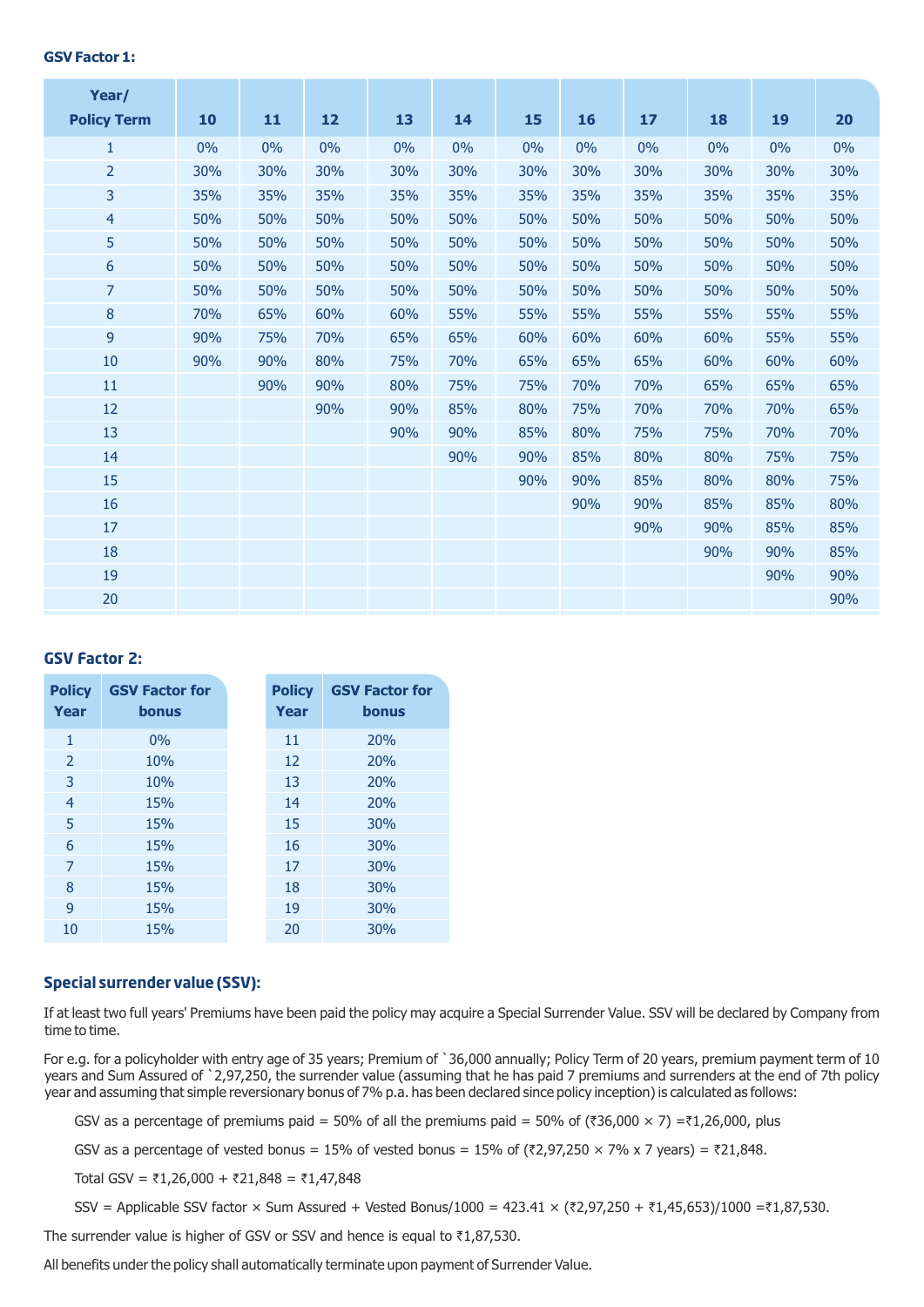#### **Free look period:**

The Policyholder shall have a period of 15 days (30 days if the Policy is sourced through Distance Marketing# as provided in Distance Marketing Guidelines IRDA/ADMN/GDL/MISC/059/04/2011 dated 05/04/2011) from the date of receipt of the Policy document to review the terms and conditions of this Policy and if the Policyholder disagrees with any of the terms and conditions, he/she has the option to return the Policy stating the reasons for the cancellation upon which the Company shall return the Premium paid subject to deduction of a proportionate risk Premium for the period of insurance cover in addition to the expenses incurred on medical examination (if any) and the stamp duty charges. All Benefits and rights under this Policy shall immediately stand terminated on cancellation of the Policy.

#Distance Marketing includes solicitation through all modes other than in person.

#### **Suicide Exclusion:**

In case of death due to suicide within 12 months from the Date of Commencement of Risk under the policy or from the date of Revival of the policy, as applicable, the Nominee shall be entitled to at least 80% of the Total Premiums Paid till the date of death or the Surrender Value available as on the date of death whichever is higher, provided the policy is in force.

#### **Assignment:**

Assignment should be in accordance with provisions of Section 38 of the Insurance Act 1938 as amended from time to time.

#### **Nomination:**

Nomination should be in accordance with provisions of Section 39 of the Insurance Act 1938 as amended from time to time.

#### **Other provisions:**

The policy can be proposed by the natural parents or legal guardian, who has an insurable interest on the child. In case of death of the proposer during the minority of the Life Assured, the premiums can continue to be paid by the natural parents or legal guardian, who has insurable interest in the child and the policy will continue. In case no further premiums are being paid the normal policy norms are applicable and the proceeds of the policy, if any, shall be payable to the legal guardian of the minor.

In the event of death of the Eligible Person (nominee or legal heir of the Life Assured) the present value of the outstanding Family Income Payout as determined by the Company under this policy will be paid as a lump sum to the legal heirs of the Eligible Person.

#### **Risk factors**

- a) Exide Life Secured Income Insurance Plus is a Non-Linked, Participating Individual Life Insurance Savings Plan.
- b) Exide Life Insurance Company Limited is only the name of the Insurance Company and Exide Life Secured Income Insurance Plus is only the name of the product and does not in any way indicate the quality of the product, its future prospect or returns.
- c) This product guarantees the maturity benefit and death benefit. However the benefits are subject to all premiums being paid on time and bonuses are not guaranteed and depend on fund's performance.
- d) Past performance is not an indication for the future performance.
- e) The purpose of this brochure is to provide a general overview about this policy. The information herein is indicative of the terms, conditions, warranties and exceptions contained in the policy terms and conditions of Exide Life Secured Income Insurance Plus. Please refer to the policy terms and conditions to understand in detail the associated risks, benefits, etc.
- f) In the event of any inconsistency / ambiguity between the terms contained herein and the policy terms and conditions, the policy terms and conditions will prevail.
- g) The acceptance of the proposal shall be subject to prevailing board approved underwriting policy.

#### **Section 41: Prohibition of Rebate**

Under the provisions of Section 41 of the Insurance Act, 1938

- (1) No person shall allow or offer to allow, either directly or indirectly, as an inducement to any person to take or renew or continue an insurance in respect of any kind of risk relating to lives or property in India, any rebate of the whole or part of the commission payable or any rebate of the premium shown on the policy, nor shall any person taking out or renewing or continuing a policy accept any rebate, except such rebate as may be allowed in accordance with the published prospectuses or tables of the insurer:
- (2) Any person making default in complying with the provisions of this section shall be punishable with fine which may extend to ten lakh rupees.

#### **Fraud, Misrepresentation and forfeiture:**

Fraud, Misrepresentation and forfeiture would be dealt with in accordance with provisions of Sec 45 of the Insurance Act 1938 as amended from time to time.